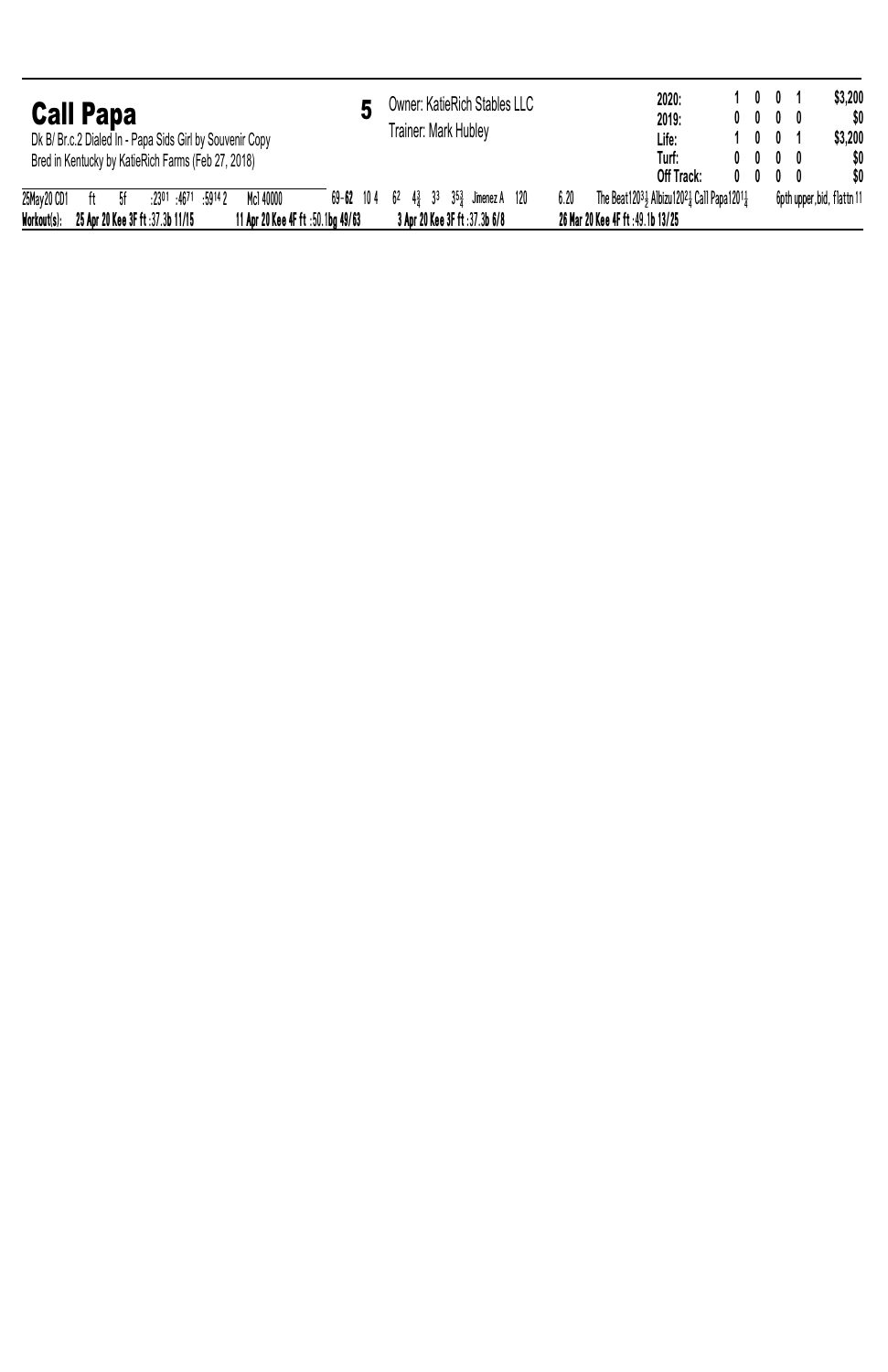| <b>Inertia</b><br>Dk B/ Br.f.2 Brethren - Smart Striking by Smart Strike<br>Bred in Florida by Arindel (Mar 31, 2018) | Owner: Arindel<br>Trainer: Juan Alvarado | 1000<br>2020:<br>2019:<br>$0\quad 0\quad 0\quad 0\quad$<br>1000<br>Life:<br>Turf:<br>$0\quad 0\quad 0\quad 0\quad$ | \$200<br>\$0<br>\$200<br>\$0 |
|-----------------------------------------------------------------------------------------------------------------------|------------------------------------------|--------------------------------------------------------------------------------------------------------------------|------------------------------|
|                                                                                                                       |                                          | Off Track:<br>$0\quad 0\quad 0\quad 0\quad$                                                                        | \$0                          |
| 30Apr20 GP2   ft   4½   :2230 :4692 :5380 2 叵 Mc1 25000 (25-20)   62-54  8 3  22, -- 34, 54, Saez L   119 b           |                                          | Sunshine City11911 Special Inclusion119ns Missing Link1191 chased outside, tired 8<br>10.20                        |                              |
| Workout(s):<br>●29 May 20 Ari 3F ft :35.4b 1/4<br>●22 May 20 Ari 3F ft :37.1b 1/4                                     | 26 Apr 20 GP 3F ft :39.2b 37/42          | 19 Apr 20 GP 4F ft :50.4bg 33/43                                                                                   |                              |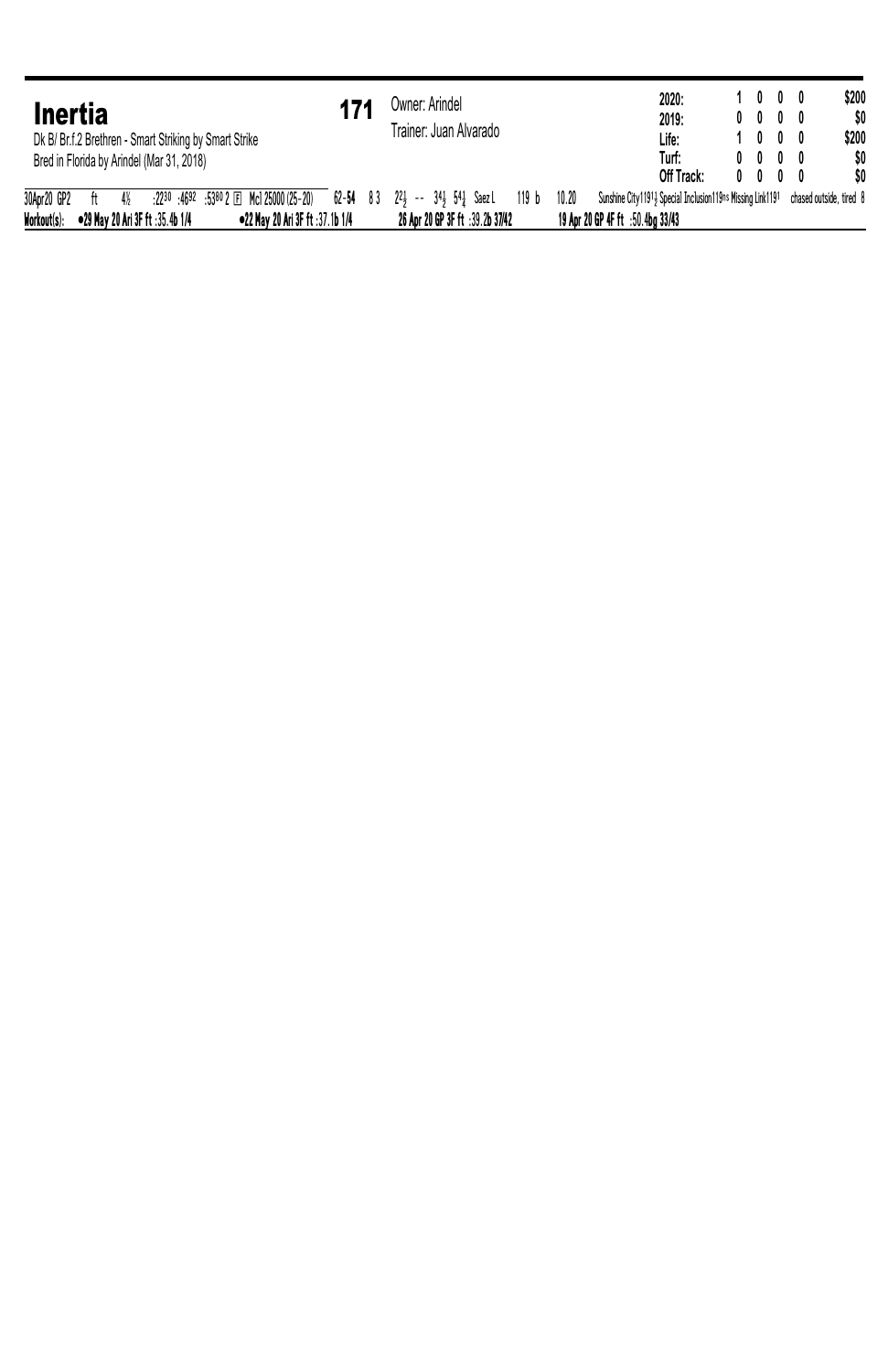| <b>Hard to Access</b><br>Ch.f.2 Hard Spun - Status Pending by Tale of the Cat<br>Bred in Kentucky by KatieRich Farms (Apr 27, 2018)              | 196 | Owner: KatieRich Stables LLC<br>Trainer: Mark Hublev                       | 2020:<br>2019:<br>Life:<br>Turf:<br>Off Track:                                                                                      | $0\quad 0\quad 0\quad 0\quad$<br>$0\quad 0\quad 0\quad 0$<br>$0\quad 0\quad 0\quad 0$ | 1000<br>1000 | \$750<br>\$0<br>\$750<br>\$0<br>SO. |
|--------------------------------------------------------------------------------------------------------------------------------------------------|-----|----------------------------------------------------------------------------|-------------------------------------------------------------------------------------------------------------------------------------|---------------------------------------------------------------------------------------|--------------|-------------------------------------|
| 28May 20 CD2<br>.2200 .4529 .5805 2 El Msw 79000<br>ft 5f<br>Workout(s):<br>10 May 20 Kee 4F ft :49.1b 31/48<br>20 May 20 Kee 4F ft :48.2bg 8/21 |     | 70-39 106 654 69 615 921 Parker DL 119<br>2 May 20 Kee 4F ft :49.1bg 45/90 | Beautiful Memories 11910 Yogurt 11931 Tiz a Bit Lucky 11923 2p turn, 6p upr, no thrt 11<br>23.10<br>22 Apr 20 Kee 3F ft :37.2b 9/15 |                                                                                       |              |                                     |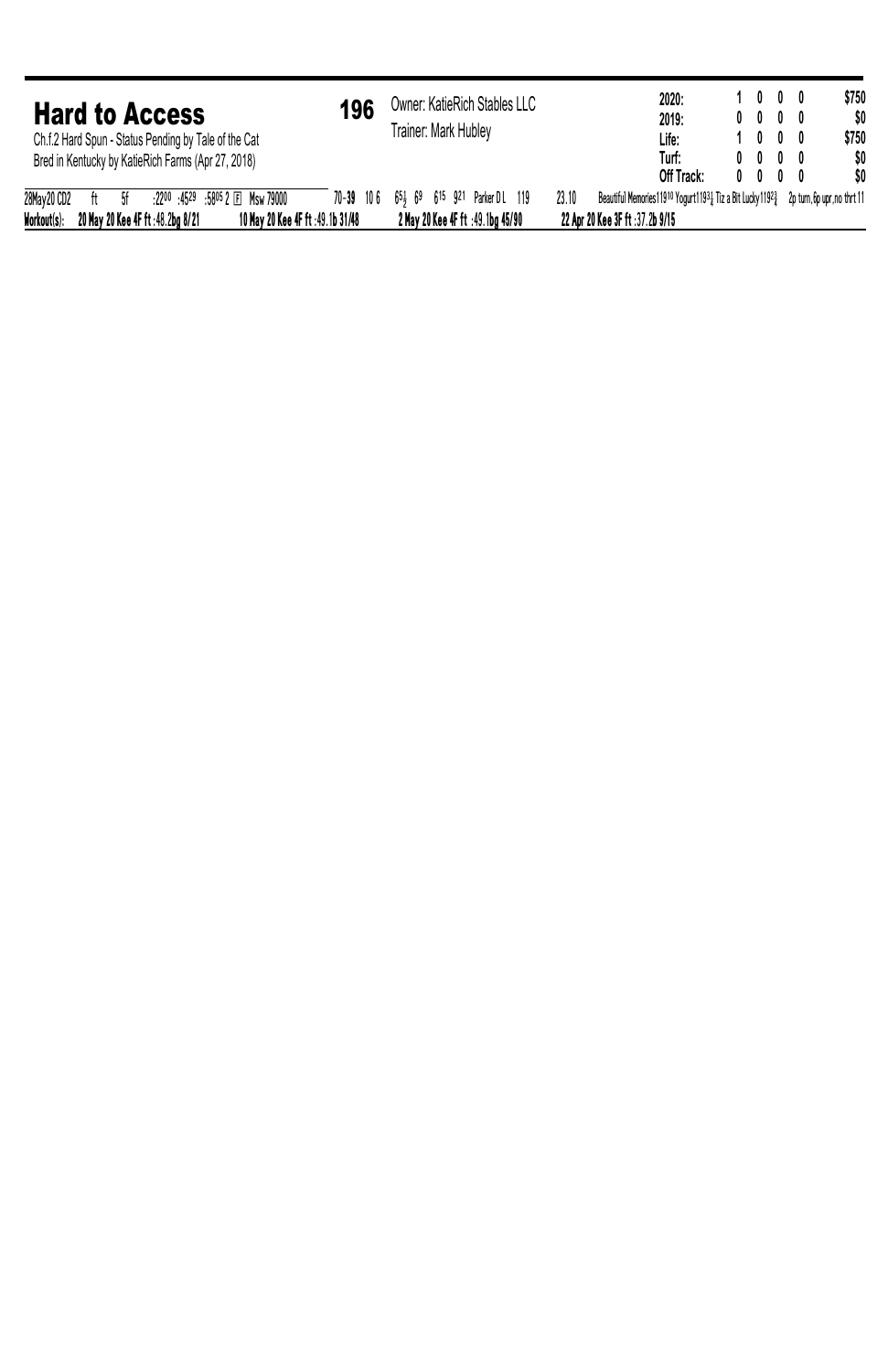| Lady Tapatia<br>Dk B/ Br.f.2 Laoban - A J Tango by Eurosilver                  | 381 | Owner: JMC Equine Sales, LLC<br>Trainer: Jacob Palacios Molina |                  |       | 2020:<br>2019:<br>Life:                                                          | 1000<br>$0\quad 0\quad 0\quad 0\quad$<br>1000 |  | \$200<br>\$0<br>\$200 |
|--------------------------------------------------------------------------------|-----|----------------------------------------------------------------|------------------|-------|----------------------------------------------------------------------------------|-----------------------------------------------|--|-----------------------|
| Bred in New York by Windylea Farm-New York, LLC (Apr 06, 2018)                 |     |                                                                |                  |       | Turf:                                                                            | $0\quad 0\quad 0\quad 0$                      |  | \$0                   |
|                                                                                |     |                                                                |                  |       | Off Track:                                                                       | $0\quad 0\quad 0\quad 0\quad$                 |  | SO.                   |
| 30May20 Tam8 ft 5f<br>:2330 :4774 :5978 2 El Msw 20000                         |     | 76-35 88 53 631 1081 1018 Mata F                               | 119 <sub>b</sub> | 62.10 | Stellar Grace11921 Sixty Cent11921 Beauty Genius119ns Dducked brk.carr'd wide 10 |                                               |  |                       |
| Workout(s):<br>27 Apr 20 Tcs 3F ft :39.1b 1/1<br>23 May 20 Nif 4F gd :51bg 3/3 |     | 15 Apr 20 Tcs 3F ft :40b 1/1                                   |                  |       |                                                                                  |                                               |  |                       |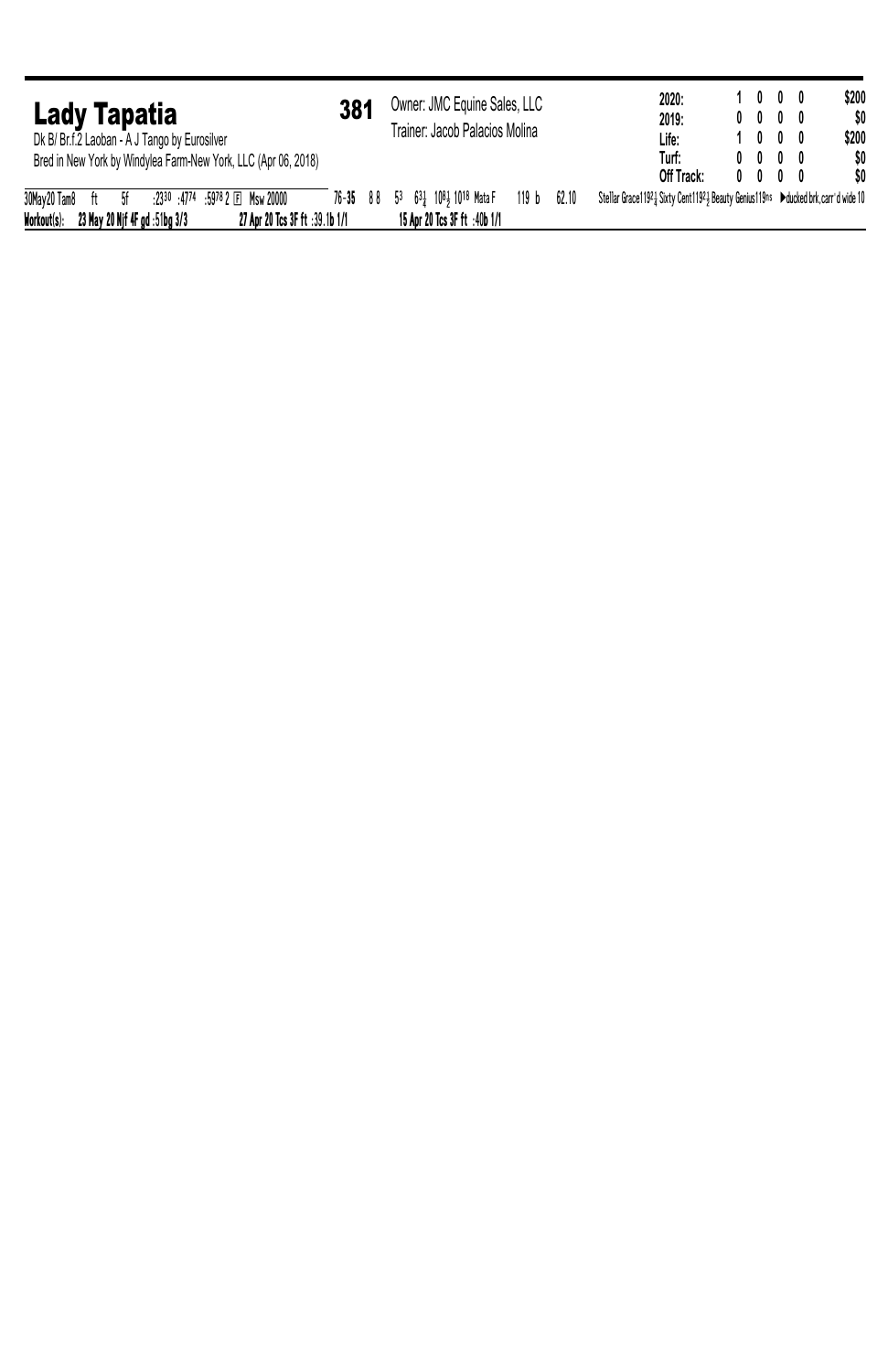| <b>My Glory</b><br>Ch.f.2 Skipshot - Behavioral Finance by More Than Ready | 44'                             | Owner: Diego Antonio Fuenmayor<br>Trainer: Javier Negrete                            | 2020:<br>2019:<br>Life:                               | 1000<br>$0\quad 0\quad 0\quad 0$<br>1000                  |  | \$1,000<br>\$O<br>\$1,000 |
|----------------------------------------------------------------------------|---------------------------------|--------------------------------------------------------------------------------------|-------------------------------------------------------|-----------------------------------------------------------|--|---------------------------|
| Bred in Kentucky by International Equities Holding, Inc. (Mar 11, 2018)    |                                 |                                                                                      | Turf:<br>Off Track:                                   | $0\quad 0\quad 0\quad 0$<br>$0\quad 0\quad 0\quad 0\quad$ |  | \$0<br>\$O                |
|                                                                            |                                 |                                                                                      |                                                       |                                                           |  |                           |
| 29May 20 GP2<br>4%<br>– ft                                                 |                                 | $22^{39}$ :4635 :5279 2 El Mc1 25000 (25-20) 53-43 46 641 -- 66 461 Gonzalez S 119 b | Darla119nk Say Cheese11911 Sophisticurl11943<br>69.20 |                                                           |  | 4wd turn. lacked rally 8  |
| Workout(s):<br>9 May 20 GP 4F ft :50.1bg 83/139                            | 2 May 20 GP 4F ft :51.0bg 68/91 | 18 Apr 20 GP 3F ft :36.3b 10/54                                                      | 27 Mar 20 GP 3F ft :39.1b 15/17                       |                                                           |  |                           |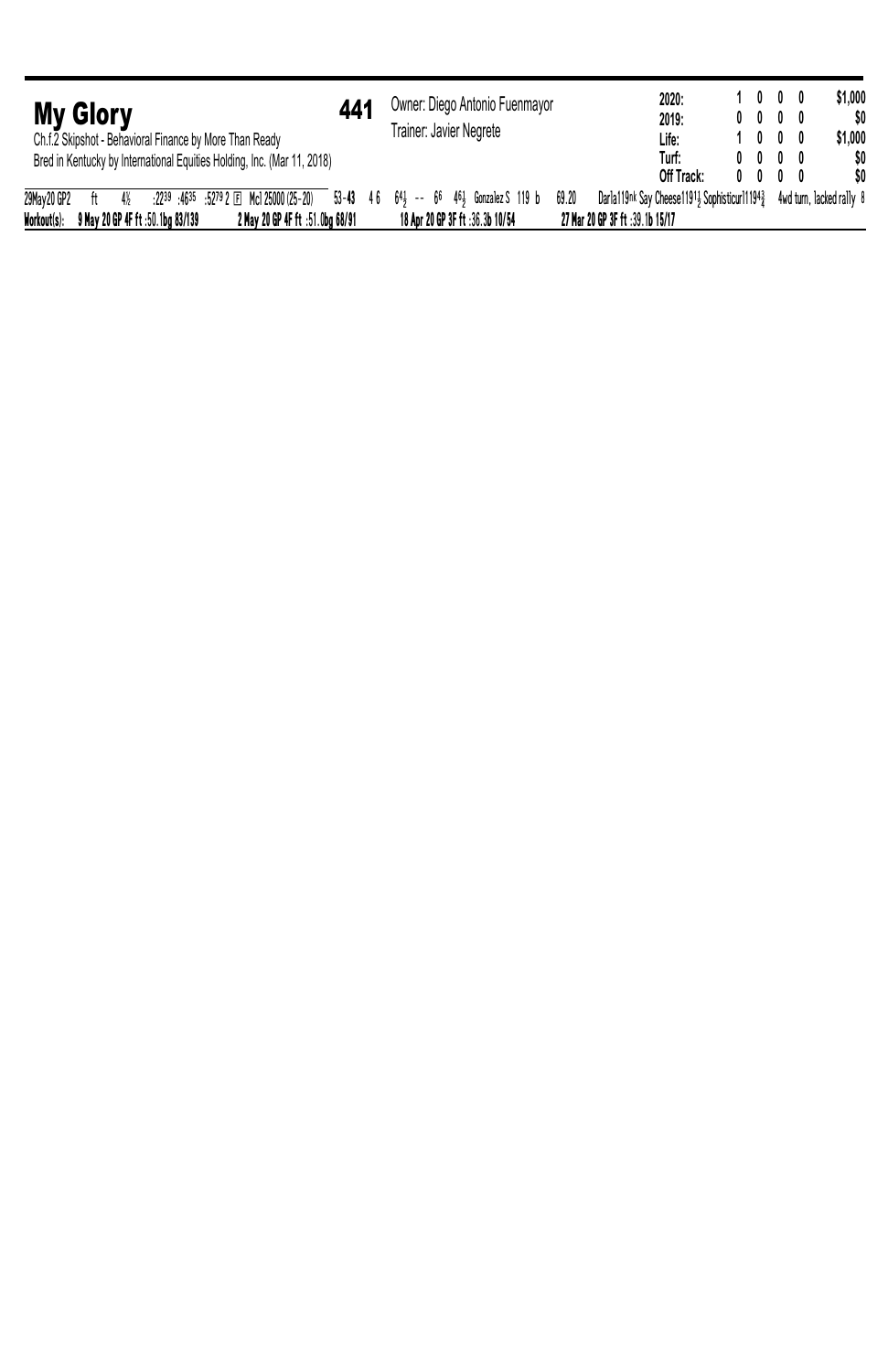| <b>Chambers Creek</b><br>B.f.3 Goldencents - Secret Song by Dunkirk<br>Bred in Florida by Brad Grady & Misty Grady (Jan 25, 2017)                                                                               | 992 | Owner: Brad Grady<br>Trainer: Joe Sharp | 2020:<br>2019:<br>Life:<br>Turf:<br>Off Track:                                                                    | $0\quad 0\quad 0\quad 0\quad$<br>1000<br>1000<br>$0\quad 0\quad 0\quad 0$<br>$0\quad 0\quad 0\quad 0\quad$ |  | \$0<br>\$900<br>\$900<br>\$0<br>SO. |
|-----------------------------------------------------------------------------------------------------------------------------------------------------------------------------------------------------------------|-----|-----------------------------------------|-------------------------------------------------------------------------------------------------------------------|------------------------------------------------------------------------------------------------------------|--|-------------------------------------|
| 21Sep19 CD3<br>:2251 :4591 1:1802 2 El Mc1 150000 (150-130) 93-46 95 2hd 13 533 7133 Beschizza A 122 bL<br>6%<br>$^{\rm{ft}}$<br>Workout(s):<br>17 Oct 19 CD 5F ft 1:03b 31/33<br>9 Oct 19 CD 4F ft :48.1b 4/61 |     | 15 Sep 19 Elp 5F ft 1:02b 4/22          | Evil Lyn12243 Black Kat Taps1223 Rhythm Tree1222 duel 2p turn, weaken 9<br>5.20<br>8 Sep 19 Elp 4F ft :49.3b 8/43 |                                                                                                            |  |                                     |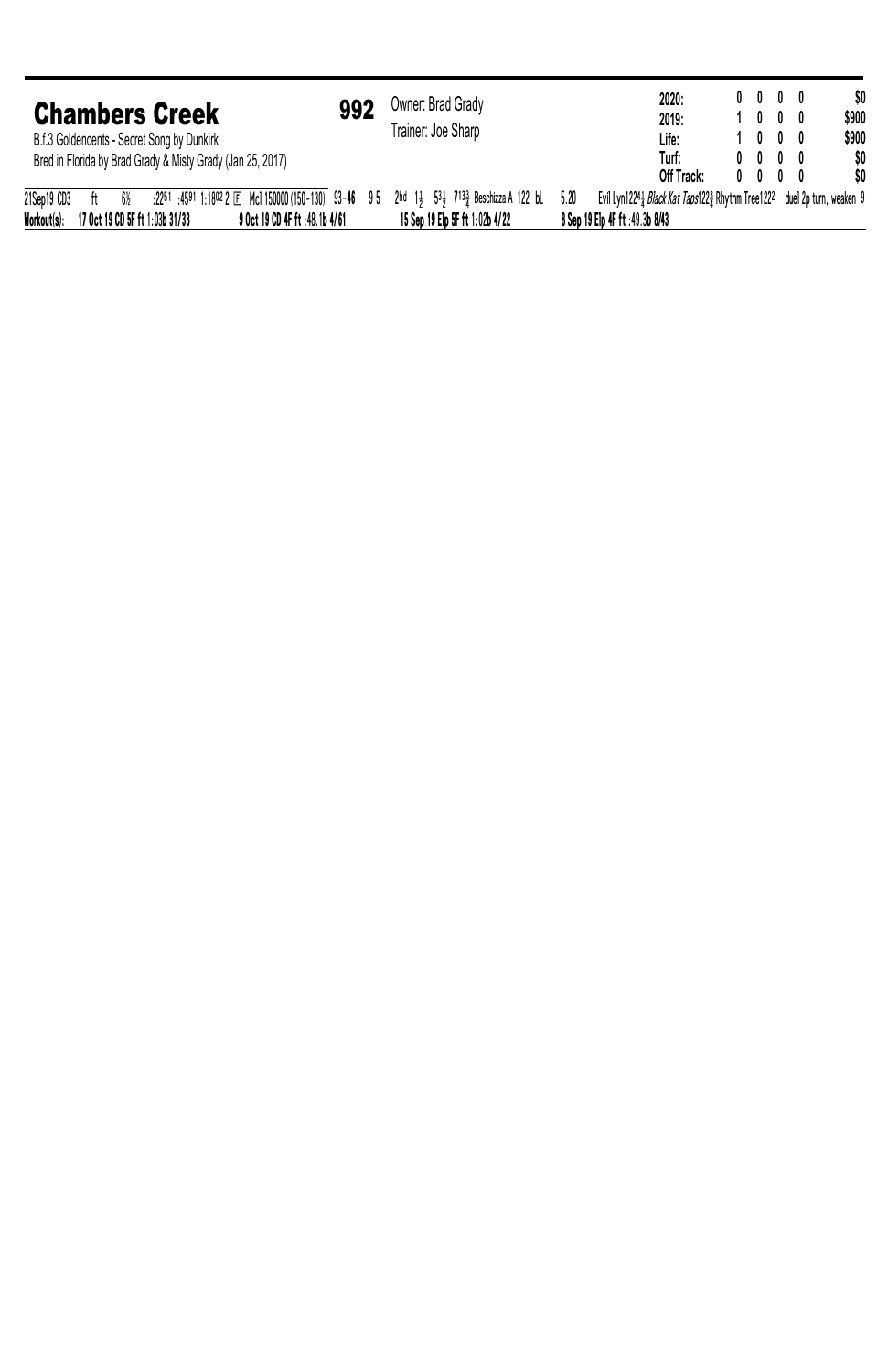| <b>The Kohen</b><br>Dk B/ Br.c.3 Street Sense - Tangere by Malibu Moon                    | 996 | Owner: Zayat Stables, LLC<br>Trainer: Steven M. Asmussen | 2020:<br>2019:<br>Life:                                 | 1000<br>$0\quad 0\quad 0\quad 0$<br>1000 |                       | \$1.020<br>SO.<br>\$1.020 |
|-------------------------------------------------------------------------------------------|-----|----------------------------------------------------------|---------------------------------------------------------|------------------------------------------|-----------------------|---------------------------|
| Bred in Kentucky by Stonestreet Thoroughbred Holdings LLC (Feb 13, 2017)                  |     |                                                          | Turf:                                                   | $0\quad 0\quad 0\quad 0\quad$            |                       | \$0                       |
|                                                                                           |     |                                                          | Off Track:                                              | $0\quad 0\quad 0\quad 0$                 |                       | \$0                       |
| 18Jan20 Agu3<br>Msw 68000<br>$:2403$ $:4797$ $1:19093$<br>6%<br>ft                        |     | 44-26 73 21 431 724 7321 Alvarado J 120 L                | Quixotic 1204.1 Mr Phil 1207.1 Twe lth Man 1205<br>7.10 |                                          | 3-2w in aim, folded 7 |                           |
| Workout(s):<br>12 Jan 20 Bel tr 4F ft :50.2b 22/37<br>5 Jan 20 Bel tr 5F od 1:01.3bg 5/19 |     | •28 Dec 19 Bel tr 5F ft 1:01.2b 1/12                     | 19 Dec 19 Bel tr 4F ft :50.2bg 3/8                      |                                          |                       |                           |